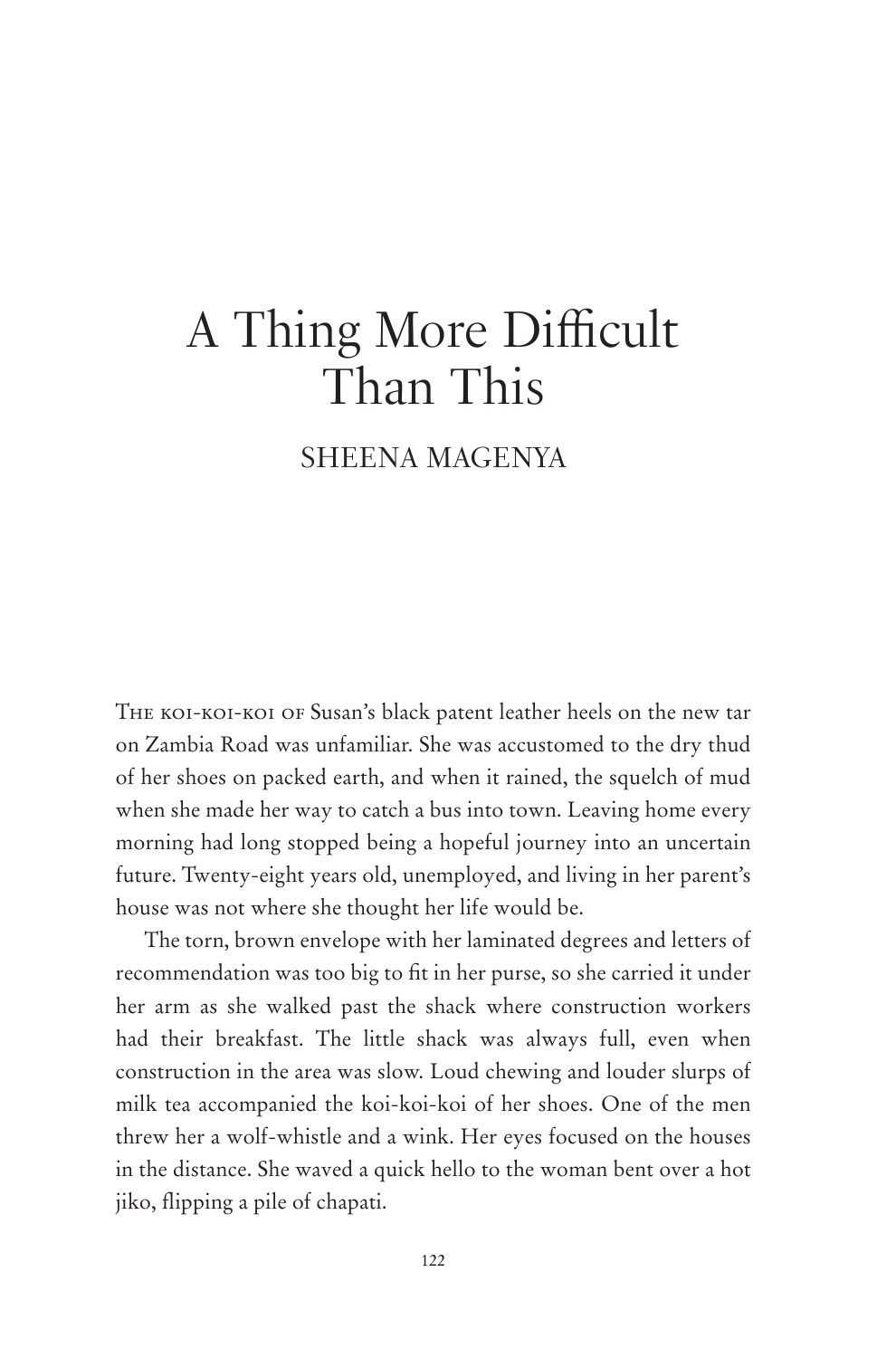For some reason, the new tar on Zambia Road made people behave better. Just three weeks ago, cars dodged potholes and people, as animals, boda-bodas, school buses and the water delivery man's donkey cart struggled for space on this narrow stretch of dirt. The insults flew fast and furious during the morning commute and people returning resigned, less combative and more accommodating. It was an uncomfortable fit most days, but they all made do and found a way to use this one road, often without regard for each other. School children screamed as nannies dragged them to school. The fronts of shops and shacks were littered with refuse, and stray dogs chased bicycles and chickens for fun.

When the tar appeared, the kiosk owner near the milk shop stopped throwing her dirty leftover water onto the road and instead poured it into the drainage burrows that the Chinese company dug. Dogs snoozed on the warm morning tar, too content to chase chickens, and the chickens now had to venture further to find last night's refuse. Cars and boda-bodas made way for people and animals alike, and school buses honked and waved at the water delivery donkey. Instead of rushing home after suffering the Nairobi traffic, couples filled the evenings, young and old strolling under crooked street lights, smiling at each other. People too seemed not just nicer but also more *alive*.

The February sun created a mirage of a water puddle metres away, which Susan took to be a sign of good things to come. For a while now, she had been clinging to any superstition she could recall. Yesterday, it was a big white cat, looking like a small carpet with legs which she took as a lucky omen. Tomorrow it would be something else. She saw no harm in these beliefs, since everything else she tried had failed.

The 'HELP WATNED' sign outside RamCo Computer College made Susan pause. *What happened to people using Spellcheck?* She went in and asked a young woman with purple hair and five earrings dangling from one lobe whether help was still wanted.

The young woman paused to take in Susan's very formal outfit. A neatly pressed white cotton blouse with thin navy blue stripes, and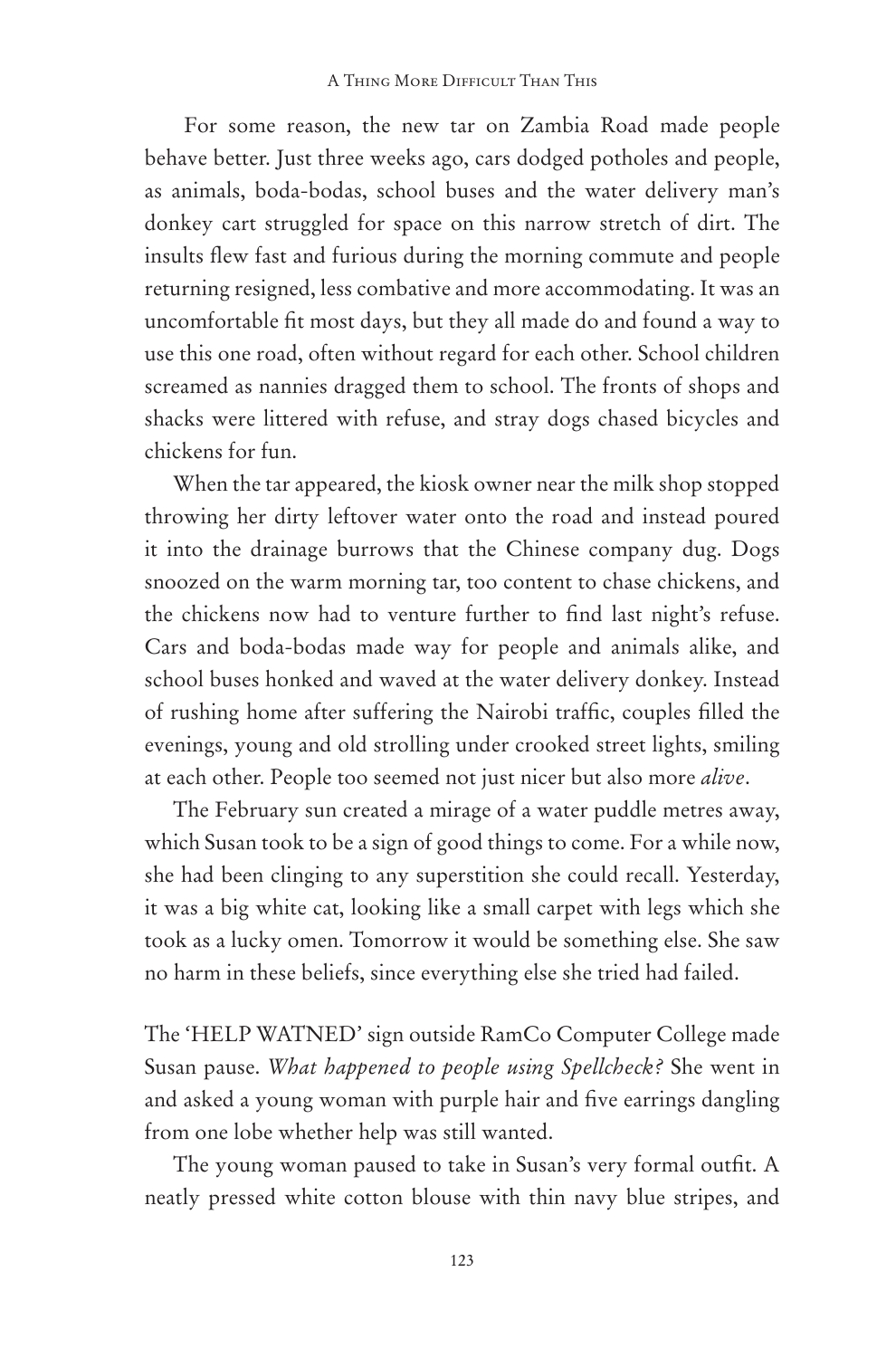a form-fitting tweed skirt. Susan took a deep breath. *This again*, she thought.

'Em … I don't know if this is the work you're looking for, to be honest.' The woman said and turned back to her phone..

'What work is it exactly?' she asked.

Purple Hair turned and looked at Susan like she had just walked in, a surprised expression on her face, as if to say, *oh, you're still here?*

'Ni kazi ya kusafisha hapa.' A cleaning job.

' How much does it pay?' Susan asked.

'Kitu fifteen kay a month,' Purple Hair said, the words coming out like vomit, like 15,000 shillings was candy money lying at the bottom of her handbag.

Drumming her nails on the counter, Susan considered the meager pay and the possibility of taking orders from this child whose parents probably owned this shop. After holding out and turning down similar jobs for over a year, this could not be the one she was waiting to announce back home as her big break.

'Okay, thanks,' she said in the direction of Purple Hair, and stepped back out into the hot, Nairobi sun.

No matter how they dressed, how they sauntered through the streets of Nairobi, putting on airs, Susan could spot a job-seeker anywhere. There was always a crack in the performance when you looked close enough. A blink, a pause, when the despair and disappointment leaked through the ironed shirt and the neat makeup. The jaunty man leaning against the wall at a store window hid fidgety fingers inside pockets that kept rattling keys. The hearty laugh and full lips spread wide over white teeth distracted from the restless leg tapping under the table. They were a nervous, terrified bunch that could not let the world know that their biggest fear was unfolding before their eyes, and in front of everyone who believed that this thing did not happen to people with three degrees from two international universities.

Susan's own tic was biting the soft skin of her fingertips. There was not much there but she would dig into the corner for anything. Last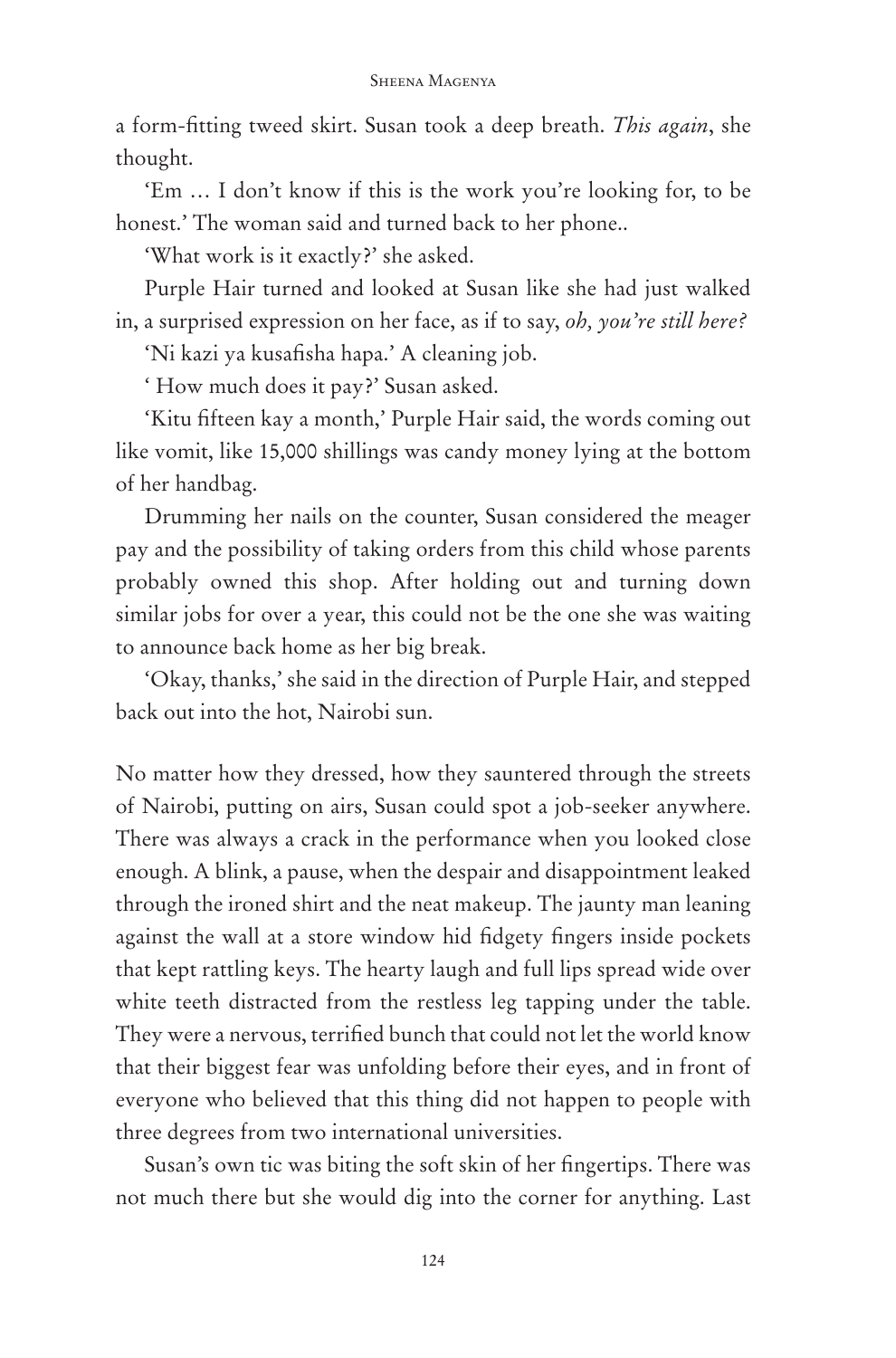week, she drew blood. Looking for a job *was* a full-time job.

When she graduated from the University of Nairobi with a master's in Forensic Accounting, she felt like she could fly. She did not know anyone outside her classmates, all 21 of them, who had degrees in this field. The world was a goldmine of opportunity and she had the biggest digger. Everyone would want a forensic accountant, she was told. She lay awake at night thinking about where she was going to build her house, what colour tiles the bathroom would be. She wondered what she was going to wear to the Safaricom Jazz Festival. Hugh Masekela was the main attraction the year of her graduation, and she dreamed of gifting her parents this once-in-a-lifetime experience of watching Bra Hugh live. Susan dreamed. Of the beautiful things she could do with her life and in those dreams her parents would look at her like she was the full moon on a night with no clouds. She missed that look of pride, of success.

That was over two years ago. It turned out that people did not *need* forensic accountants. A forensic accountant was only necessary in a crisis, and everyone preferred the regular accountant, especially one without a master's in anything. Many times she offered to do the regular stuff, but employers worried that they could not afford her or that she would not stick around. Plus the language of forensic accounting sounded ominous, like her job was to find something wrong in their books and shut their businesses down like some kind of a financial undertaker.

There was that one time Susan had considered becoming a receptionist at a dentist's office in Karen. Dr Something-or-the-other Patel had said that they did not need an accountant or a bookkeeper or anything to do with money, but that Susan had a nice set of teeth and a good smile. He said that the current receptionist was going on maternity leave, and if Susan was open to temping, then the almostjob was hers. Susan had said no thanks and left with her dentist's receptionist teeth.

Once she nearly agreed to do the books for a timber yard in Dagoretti Corner, where the owner, straight-faced and serious, told her that to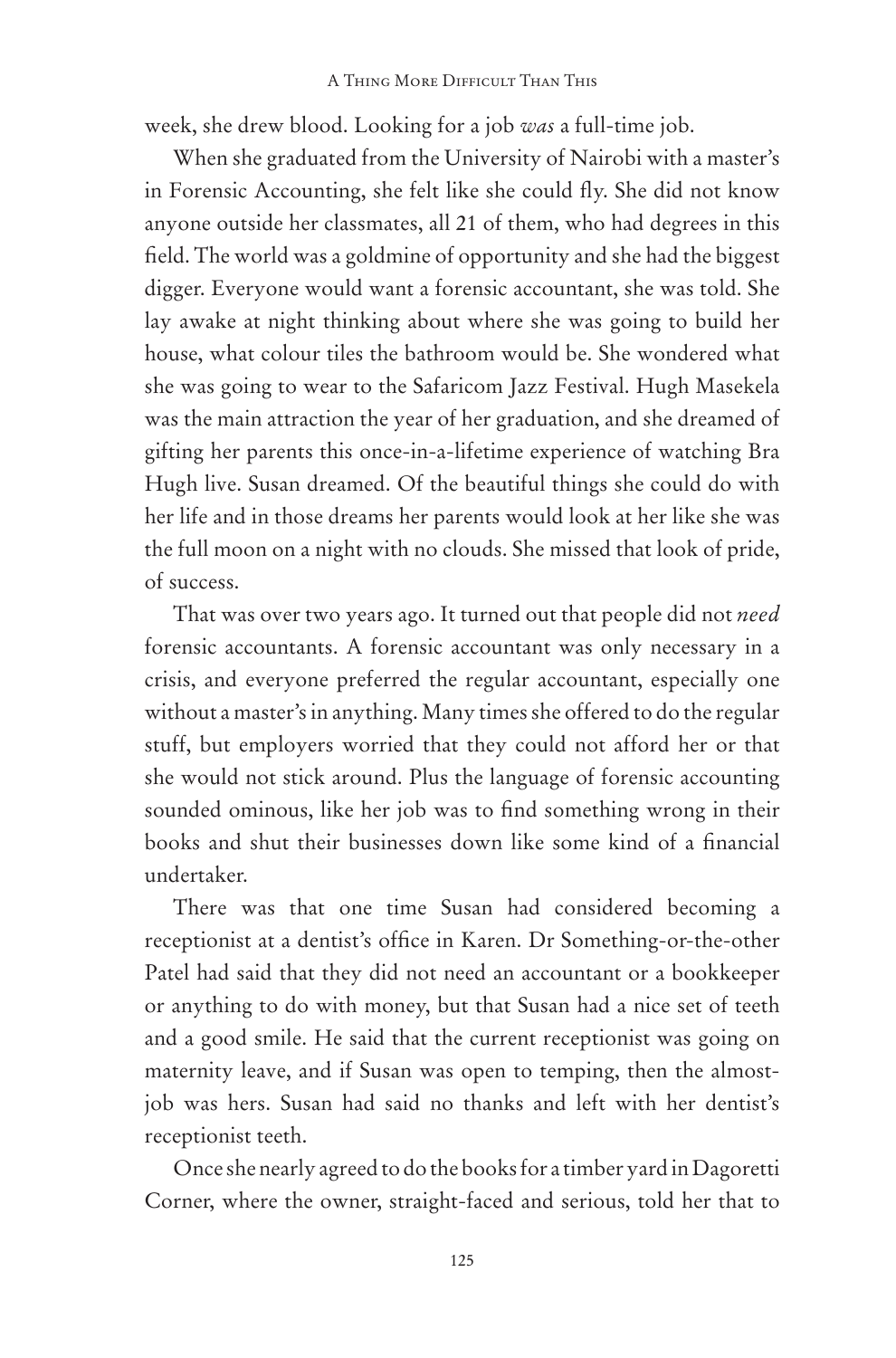keep the job, she would have to cook the books. He went on and on about how the new tax rates and systems in Kenya were dodgy, and that the only tax he owed was to God the Father via his congregating at The Fire of Christ Tabernacle. His salary offer of 45,000 shillings was the highest she had received in a long time. Susan thought of her family and for a moment saw her face on NTV news at 7 pm: *Susan Nasimiyu arrested for cooking books at KwaMugo Hardware and Timber Yard*. She declined this offer.

For weeks, Susan courted the idea of running away. The weight on her shoulders was the dimming glint of hope in her parent's eyes when she returned home every evening and shook her head, no, in the kitchen. Her mother, a praying woman, often in her *God's Favourite* T-shirt, took her daughter's hands and gave thanks. Her father, unschooled in emotions but his own expert in disappointment, would pretend that everything was okay, joking and laughing at unfunny things on the TV. It was like watching a car crash in slow motion, and Susan was the driver.

As the first among three girls, and against everyone's advice, her parents did everything to put her through her master's at the University of Nairobi. They threw her a big graduation celebration, because like any wise investment the money would return twofold. It had to. The Kamaus down the road did the same and now their eldest daughter worked for the UN. Mama Susan started planning her retirement and wanted to open a small tailor's shop where she would make school uniforms for children. In the heady post-graduation days, her father would make comments about how he always wanted to live in a doublestoreyed house, that maybe it was time the family house was extended. Susan herself would chip in; everyone was now putting tiles in their homes, and if there was room for one, they should also get a bathtub like in the movies. Her two younger sisters looked at her like she was a mix of holy apparition and pop superstar. For those few months, she could not imagine that anything so bright could burn out into nothing. Her hopeful returns home became slow and laboured shuffles, first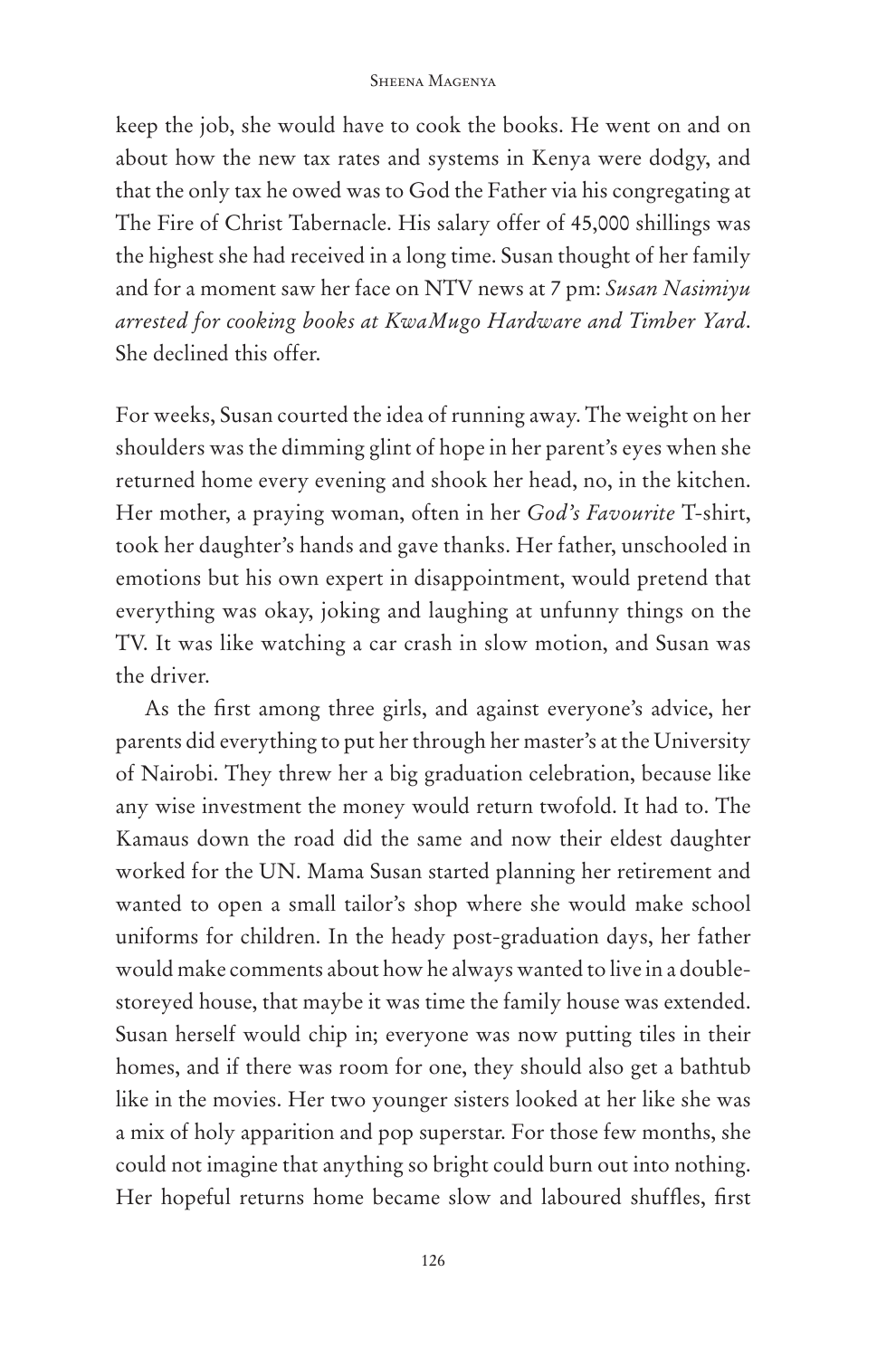in the dust, then in the mud, and now on the tar, standing at the gate sometimes for hours before letting herself into her childhood home.

Were it not for the high hopes of her family, she was ready to mop floors under the supervision of Purple Hair at RamCo Computer College. But she could not do that to her parents.

Some Sundays past Mama Susan told her about a certain Pastor Okun who was visiting from Nigeria and had called for a great anointing over all the land. Pastor Okun asked everyone to purchase anointed cloths (that cost 200 shillings each) and present them for prayer and anointing. Mama Susan did just that, and knelt before the pastor that Sunday and asked him to bless her small rectangle of hope. He held both her hands in his large sweaty ones and said to her that the work of the Lord was not done yet, and that a great gift for her years of piety and faith was on its way. Mama Susan felt the spirit of the Lord course through her spine, and she knew that her deepest desires would be fulfilled soon. She stood up from the altar and went home to offer Susan the little handkerchief. Susan did not ask why she got the handkerchief, she just accepted it. She needed a miracle, and so she did as she was told.

A few days later, while looking through the newspaper that jobseekers shared at the GPO stage in Nairobi, Susan saw that Mitchell Inc., a big construction magnate, was hiring. They needed several financial accountants. Mitchell Inc. was an equal opportunity employer and a tertiary qualification would be an advantage. Susan had read a thousand such advertisements and applied for them all. But because quitting at the threshold of her big breakthrough cut her deeper than the possibility of more disappointment, she applied anyway. She reworked her CV and wrote a passionate cover letter in which she filled the two-year unemployment gap with short 'consultancies' done at fictitious businesses that her friends would vouch for. She then walked into Zoom Zoom Cyber Cafe and sent in her application.

Two weeks later, while biting into her forefingers at the GPO bus stop and sharing a cob of maize with a stranger, she got an alert on her phone. It was an email inviting her to come in for an interview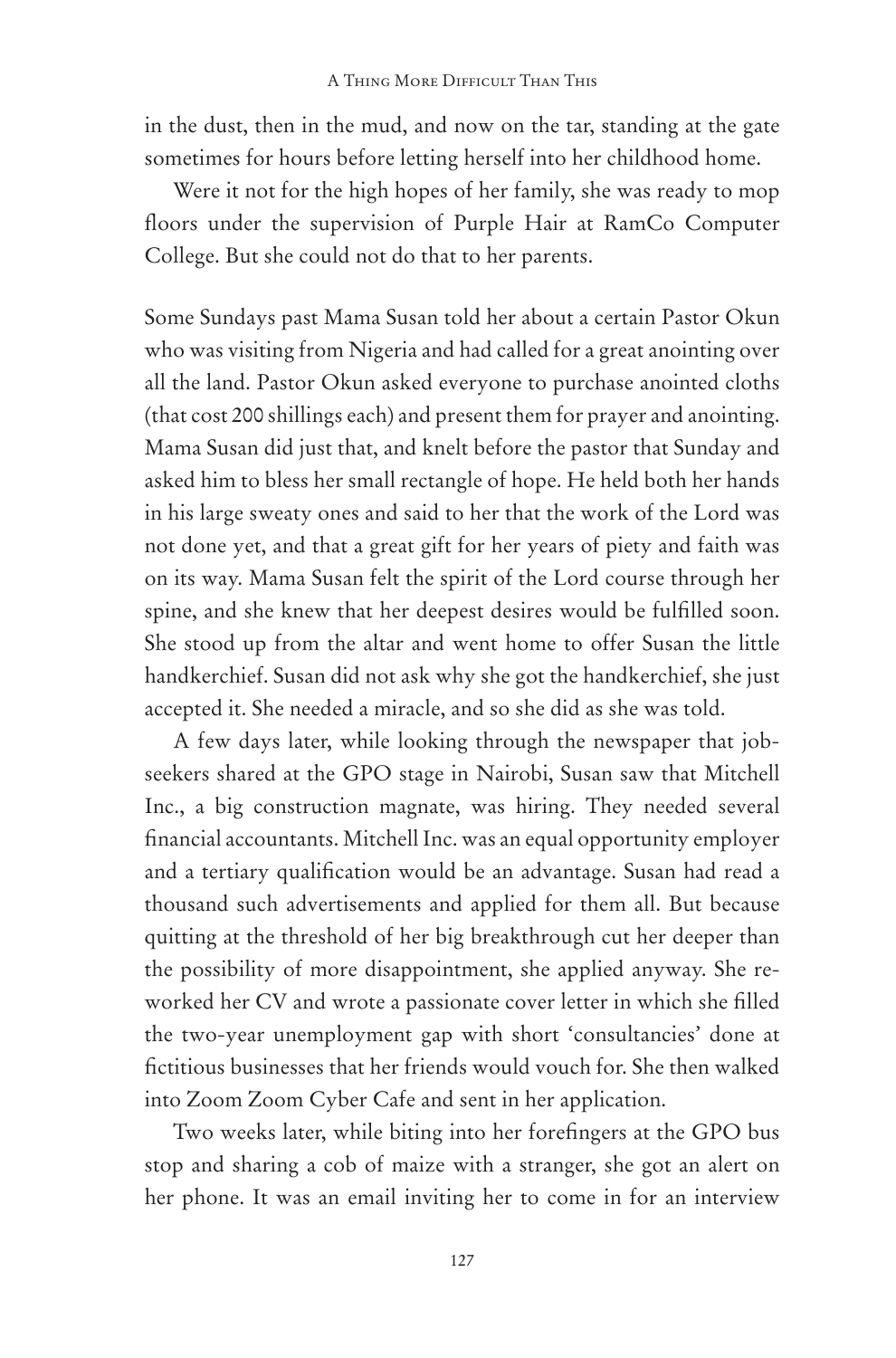at Mitchell Inc. She sat on this news like it was an egg. She did not tell anyone at home about it; she could not bring herself to. It was too soon and she was afraid that a wrong move would crack this egg, and the promise of a new life inside it. She wrapped Pastor Okun's handkerchief around her bleeding finger and put her phone away.

Mitchell Inc. was situated somewhere in Old Muthaiga, at an old house that used to be some country's consulate. The Mitchell people had not yet bothered to change much about the place. The reception area had a thick glass barrier that separated visa applicants from visa givers; a sign above said VISAS. The room, on the whole, was cold and uninviting. She sat down, trying not to bite her fingers.

Across from her sat three other women and two men, equally antsy, shuffling already shuffled papers and doodling nothing on plain corners. She noticed the bright light of a recent graduate who sat closest to the door into the VISA section. Her back was straight and her hands and feet were still. Her lips were painted bright red and matched her nails and shoes and bag and jacket. She oozed confidence. She maintained eye contact with everyone that looked at her, and sat apart from the rest, as if having perceived the heady funk of despondence and defeat around her. Susan wanted so badly to walk through the door of her parent's house and announce that she got the job. That she would be earning an exciting salary and that the extensions to the house can be made. That she would be taking a loan and buying a car and that, finally, they would all be able to go to the Safaricom Jazz Festival.

One after the other, the interviewees were called, and they all walked out looking lighter and more hopeful than they had been going in. The Lady in Red floated out and smiled at everyone, like she had been hired. Susan regarded her own white blouse with ruffles and her black chino slacks, her lack of makeup and her short nails and hair. She had practiced her poise and facial expressions in the bathroom mirror late at night, while her father snored and her mother stayed up praying. This would have to do; knives had won wars and rats had sunk ships. She hoped that it was not how she looked that would matter but what she said.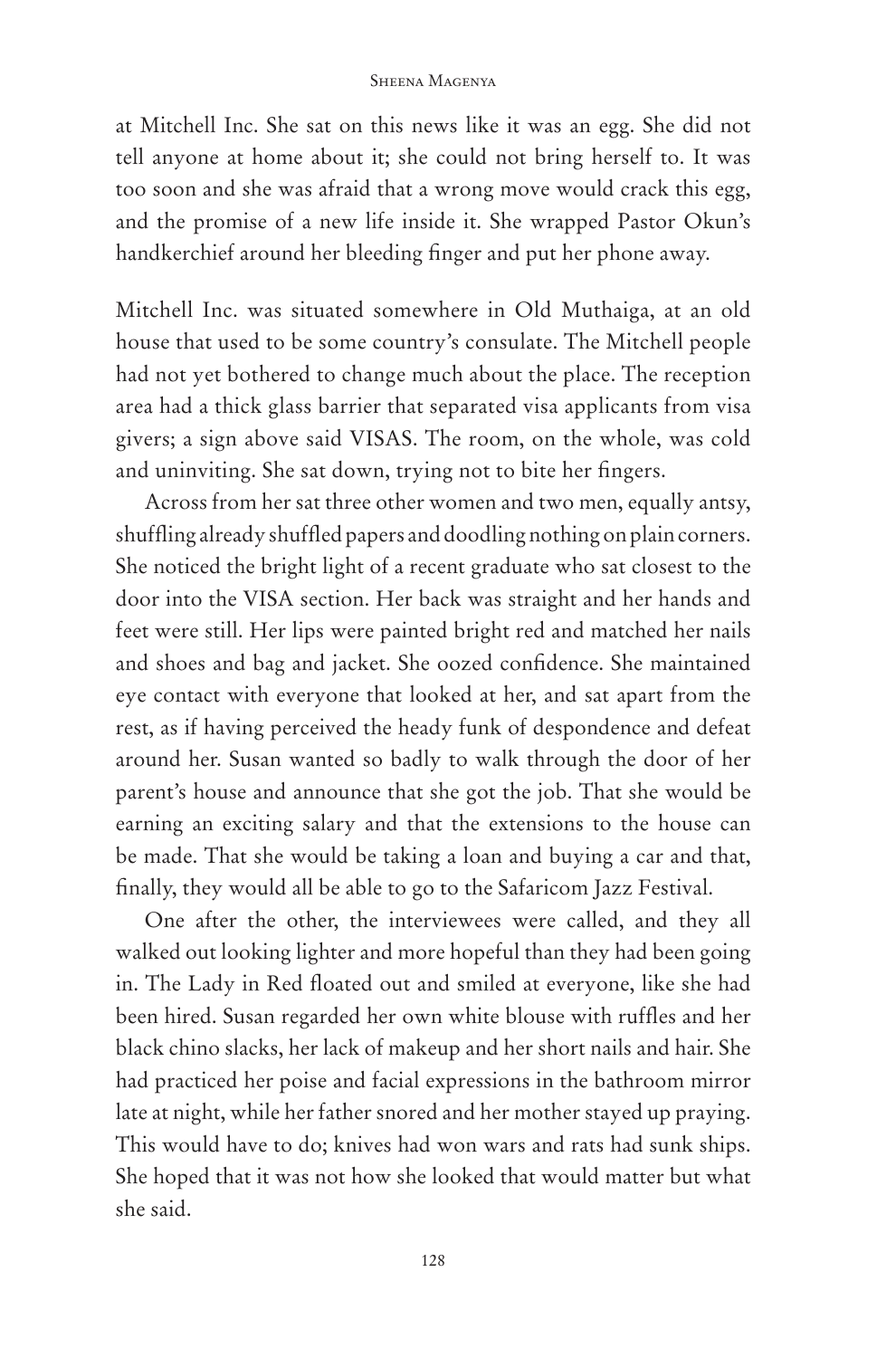'Susan Nasimiyu,' a deep voice called from a speaker summoned.

The interview panel was made of four men sat in a semi-circle, in suit jackets and pressed shirts. They regarded Susan with curiosity and caution, as if assessing something that could harm them.

'Tell us about yourself, Susan.' A voice from the left asked. She smiled her dentist's receptionist smile, and began.

That evening, thunderclaps cracked clouds in half and the skies opened up and she got drenched on her way home. Tired from performing confidence and wit, she smiled her small smile at her mother as she entered the house. Her mother smiled back.

It had been raining non-stop for over two weeks when Susan got a call from a thin voice with a thick Kikuyu accent.

'Hello, I'm looking for Susan Nasimiyu. Hello?'

'This is Susan. How can I help you?'

'Hi, this is Kate from Mitchell Incorporated. I am calling about your interview for the accountant position.' Susan held her breath. 'You have to come in for a second interview. Can you make it on Saturday, 11 am?'

'This Saturday?'

'Yes. At eleven in the morning.' Kate from Mitchell Inc. said.

'Sure, yes, I'll be there at eleven sharp.'

She exhaled. And inhaled.

The week of the second interview crawled on slowly, as if on hands and knees across gravel. She carefully picked what to wear – a skirt this time, to show versatility and femininity, now that she knew that it would be a panel of men. A floral blouse. A dab of colour on her nails. The same black patent leather heels would have to do until she could afford another pair. Susan apologised to her family on Friday evening and promised to make it up to Grace who would be turning 14. She was out of the house before anyone woke up on Saturday. She went window-shopping on Kenyatta Avenue, then caught a matatu to Old Muthaiga. For the first time in ages she allowed herself to dream again. She imagined a new pair of shoes and a nice present for her parents.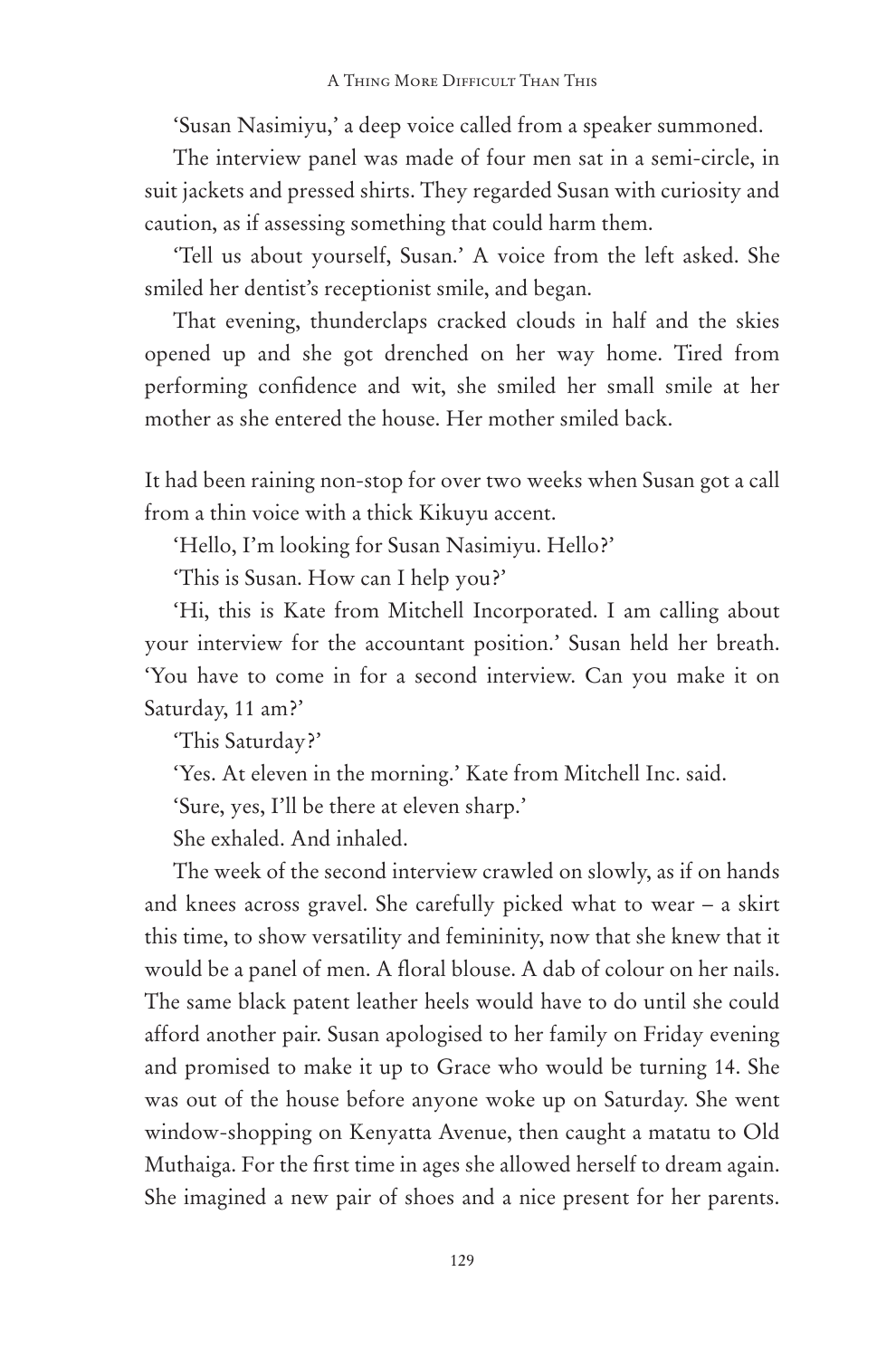Chicken on Saturday night with chapati, like they used to do when she was younger and her father still worked at the Ministry of Foreign Affairs. At half past 10, she jumped off the matatu and slowly walked to the office of Mitchell Inc.

Kate was not at the front desk and the VISA sign had since been replaced with RECEPTION. Susan remembered now that people do not usually work on Saturdays; how eager they must be to hire her for them to ask her to come in. She sat down in the same seat she had occupied the last time, for good luck. The same god-like voice echoed her name into the same empty room.

There was no panel this time. There was one man, tall, lean and with a beard. Susan was not prepared for a one-on-one conversation and was a little taken aback. Not moving her head, she looked around the room to see if there was anyone else, maybe a secretary in the corner taking notes. But they were alone, she and this man, who was standing by the window looking out at the trees. Something about the light coming in warmed her; she relaxed a little and allowed the back of the chair to support her weight. The man at the window still had not said anything, and the silence was unnerving.

'I brought my laptop today because I figured this would be the practical part of the process,' she said, the bag on her lap. The light shade of pink on her nails, borrowed from a friend who lived two houses down Zambia Road, bounced off some light, and she smiled.

'I am up to date with all my certifications and I hear that Valid8 is the best software, so I have been doing some reading up on that as well.' The man at the window turned, and smiled.

'That won't be necessary at this point,' he said. 'I called you here to get to know you better. To see who we are employing.'

*To see who we are employing.* The words bounced around in her head like a squash ball. *Did she get the job? How much did they pay? When could she start? Didn't they want to test her skills? Would there be an opportunity to practice her forensic accounting? Did she get the job?* Despite herself she smiled back. Slow and wide. Allowed the happiness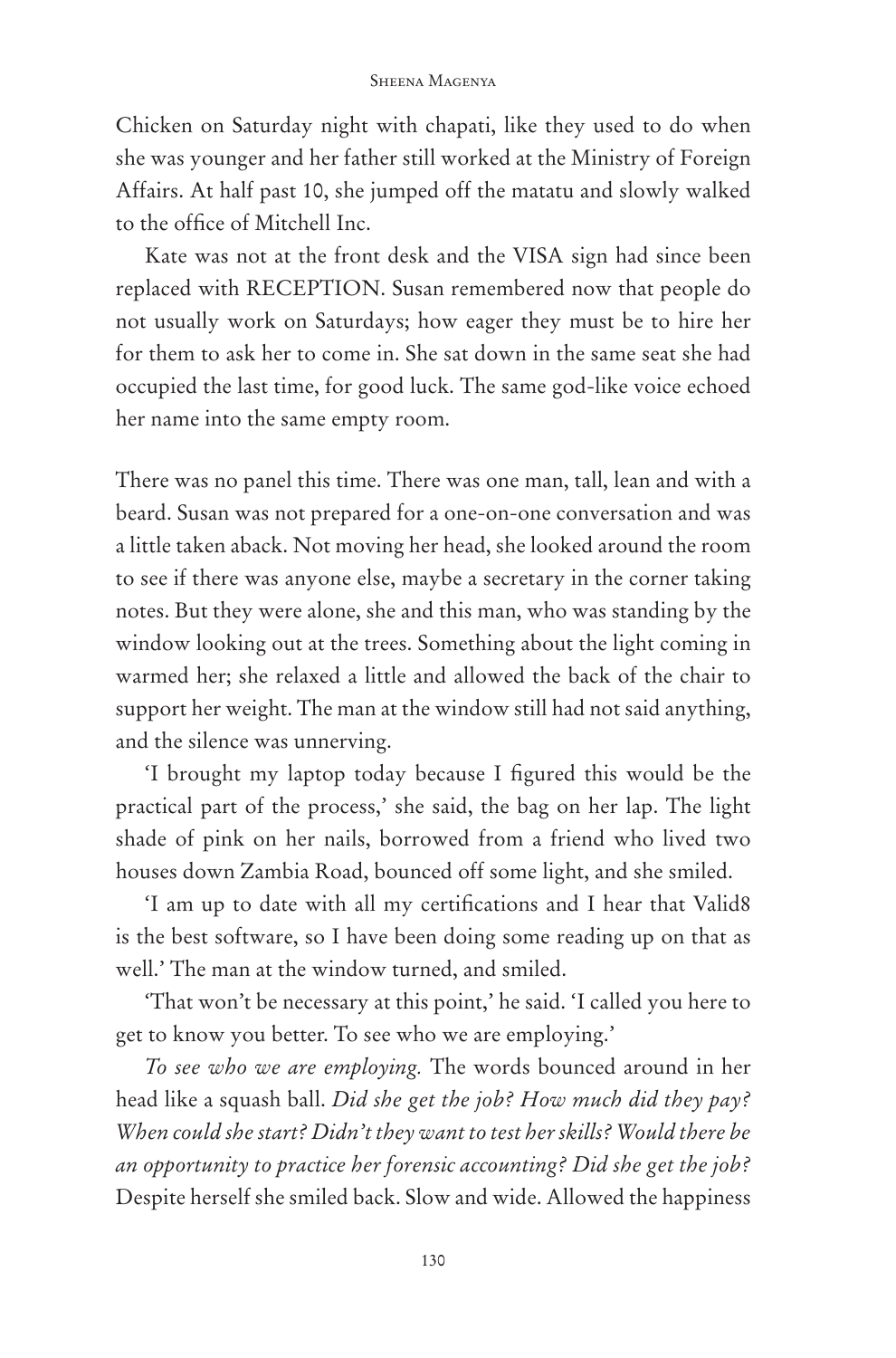to reach her eyes and pour out. She wiped her sweaty palms on the bag. She looked up to see the man watching her. With an inquisitive stare.

'Okay. What would you like to know, sir?' she asked, and uncrossed her legs. She was sweating behind her knees.

'Call me Kimotho. *Sir* sounds old and I'm not.' The smile came back. 'You see, Susan, Mitchell Incorporated is embarking on some of the biggest real estate projects in Nairobi. I'm talking malls and residential houses, business complexes that sell a certain type of life to a certain type of person, you know?' His back was turned again, as if he were talking to a Jacaranda tree outside. She wanted to chime in on all the research she had done on Mitchell Inc. She came to show that she was a thinking woman.

'Yes,' she said.

'And we need the right kind of people on board. People that won't disappoint us along the way. We are looking for long-term team players, you know?' He turned to face her.

'Yes.' She wanted to say how determined she had been for nearly three years to find a job. But saying out loud that she had been rejected time and again felt wrong in this place.

'I'll personally need people on my team that I can trust. And I think I can trust you, Susan.'

She smiled. *Trust*. What an odd word to use. Usually employers wanted dependability, but trust, that was new.

'We will have to work closely together, you and I, and I'm a tough boss. I don't like excuses and I expect nothing less than one hundred per cent all the time from everyone.'

Susan nodded her yes this time, and made eye contact with Kimotho. His sleeves were folded over muscular arms, up to his elbows. The shirt was a colour she did not see often on men, a soft peach, the kind that little girls in the neighbourhood wore on Sundays to church. He leaned on the big boardroom table looking at her. There was sweat under her breasts and armpits. His raised eyebrow told her what was happening. She saw his pause as her chance to do something, maybe run, or, to do the even harder thing, stay. She tried to figure out how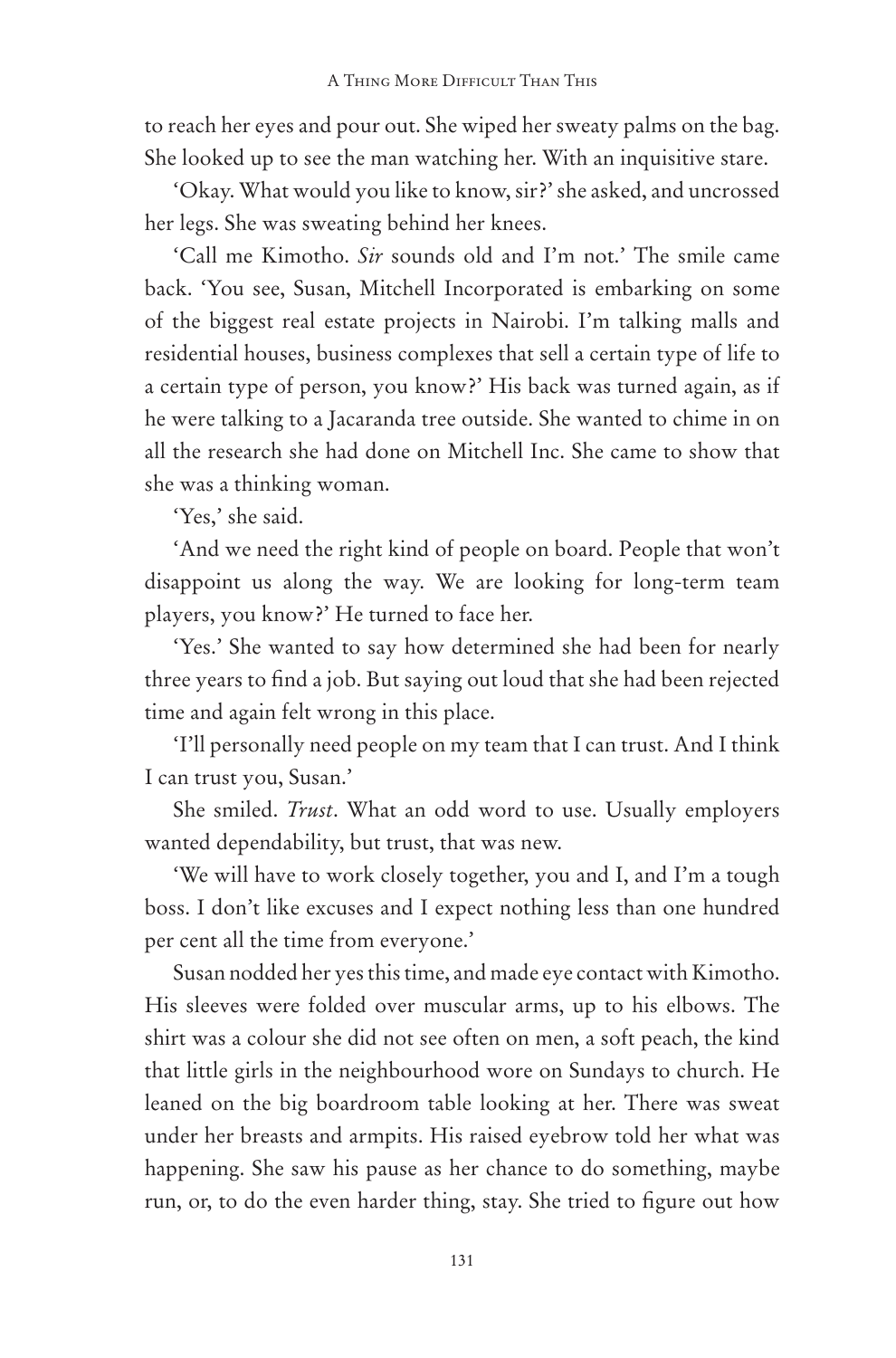fast she could run out of the room. But the other side of the door waited the ever-closing walls of her parents' dashed hopes. He broke eye contact and smiled, the smile of an animal ambushing his prey. The whole room felt full of him, his Sunday peach shirt and his beard and his footfalls on the faded red carpet. He had taken up all the air in the room and she worked hard to not start gasping.

'Do you want to be on my team, Susan?' Before she could find any other words, 'yes' left her mouth like a potato dropped from a sack. It hit the ground between her and Kimotho and sat there, a small word but heavy as lead, immovable and irretrievable.

Putting on the seat belt in Kimotho's Toyota Corolla sedan, she thought of her sister's birthday celebration that she did not want to miss. Her mother had suggested that they could wait until Susan returned home later in the evening to sing happy birthday and cut the cake. It suddenly became important for Susan to not be late for her sister's birthday.

As he drove, she tried to count the trees lining Rhapta Road, but lost count at around 56, when the trees became bushes and then fences and then walls. He stopped outside a big black gate and hooted once. An askari in a G4S uniform opened the gate and Kimotho parked his car under a Jacaranda tree. She took her laptop bag and followed him, not making eye contact with the security guard whose gaze on her felt like a torch cutting through the dark.

The house was warm but her arms were covered in goosebumps. She clung to her laptop bag like a life buoy, and stood still and tall in his living room. The hot afternoon sun brought a lot of light into the room, which reflected off polished wooden floors and mirrors. She thought of his car registration number, KDC 404X. KDC 404X and recited it in her head several times. She would never forget it. For likely her whole life.

Kimotho gestured for her to follow him and she did, her footfalls on the wooden floor very different from the koi-koi-koi of her heels on Zambia Road. It was a large bedroom, with a big bed and very white sheets. She tried not to look at the clock. She did not want to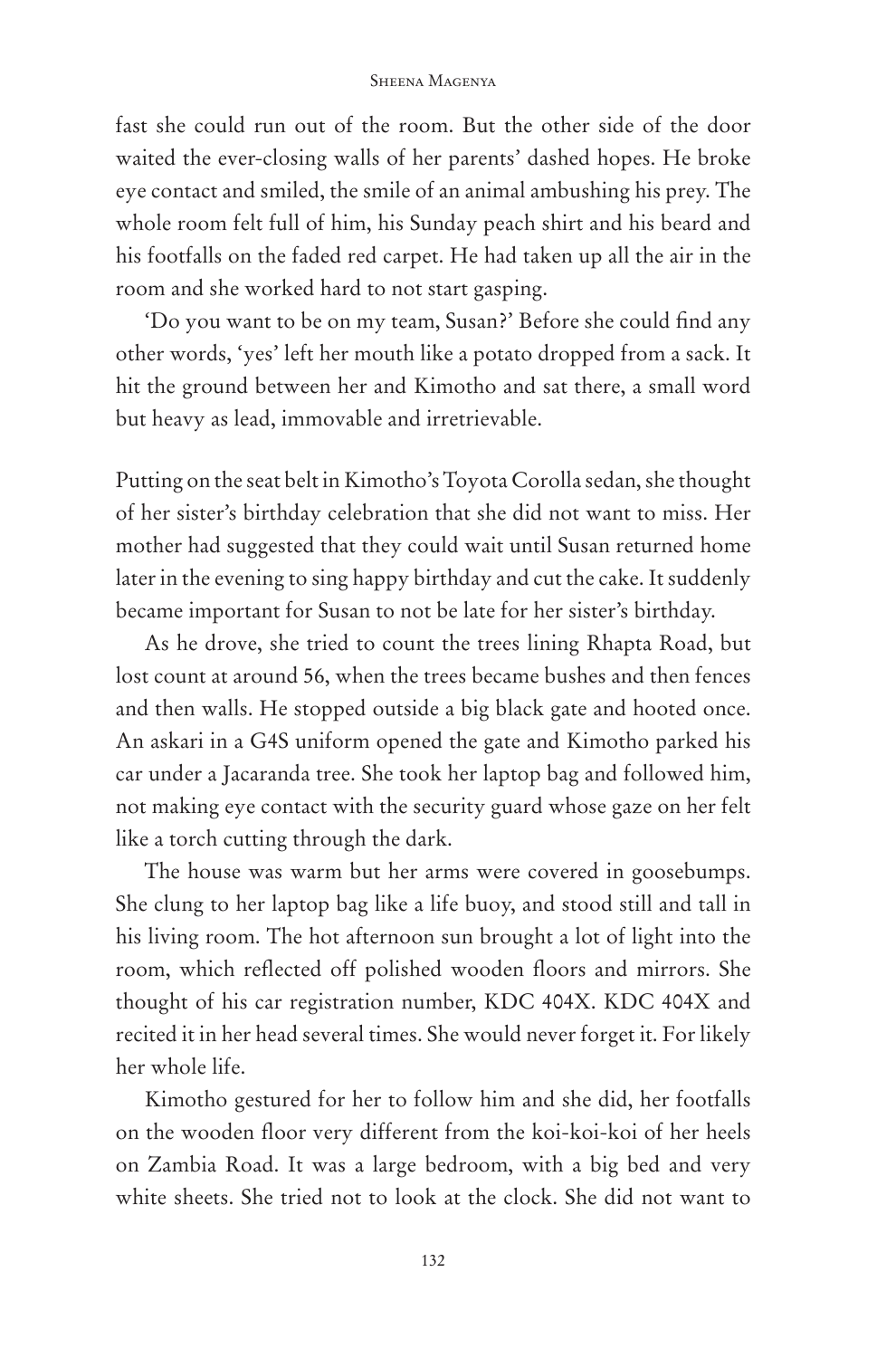miss her sister's birthday. Kimotho was not in a hurry. He crossed his arms and leaned against the wall. She wondered if he was married, if he had children, if he did this with all new job applicants at Mitchell Inc. She wondered if people knew that this was part of their hiring process.

She stared at him, this man that held her future in his loins. He was attractive, clean, neat. His face, though handsome, was forgettable; you could lose him in a crowd of other clean, bearded men. Still, he was the kind of man that mothers nudged their daughters to and said, *Find a man like him*. But why did a man need to do *this*, when he could walk into any club or hotel in Nairobi and the women would bring themselves to him?

'I'll give you space to undress and get into the bed,' Kimotho said. He disappeared into an adjoining bathroom. He came back wrapped in a towel as white as the sheets. Across his chest was a long scar, just below his nipples, and she wondered what had happened to him. She began to pray. She hoped he would not ask if she was a virgin. She hoped he would use protection. She hoped this was something she could wash off.

She undressed. The underside of her bra was wet with sweat, and her painted toenails were chipped. She lay still on the bed and closed her eyes. The soup of thoughts began to churn. *KCD 404X. Did she have the job? Member of a winning team. One hundred per cent. Did she have the job? KCD 404X. KCD 404X.*

He looked like the hundreds of boys she had gone to school with. He looked like Uncle Paul. He looked like her ex-boyfriend Mike. He looked like the security guard that had just opened the gate. She felt his fingers, tracing the outline of her body, coaxing her body to agree, despite what her mind was saying. His skin was soft, softer than hers, and his body was warm. He smelled good, like the expensive soap she once used at a hotel in Mombasa during a holiday retreat while still at university.

He began kissing her neck and his body moving between the sheets sounded like slithering snakes. Something slithered between her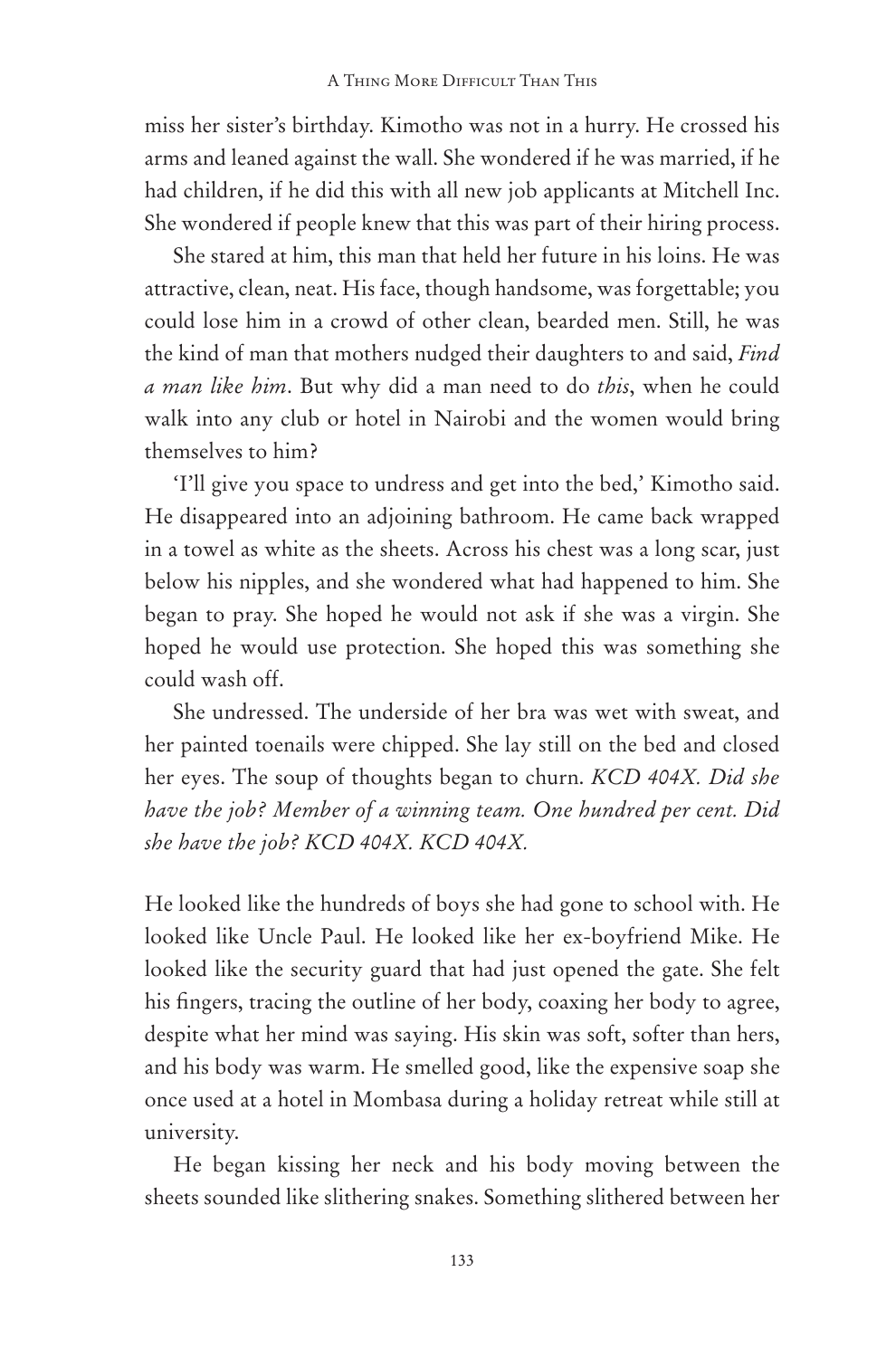legs. Soft palms and long fingers coaxed the underwear off her body. Something slithered around her waist and on her breasts. The snakes were everywhere. Inside her, on her, around her. Something licked her ear and she whimpered. She still had not found her tears. She waited for a bite, a slap, an insult, some kind of pain, a reminder that this transaction was in fact violence.

She realised that he knew his way around a woman's body when he found the soft flesh of her inner thigh and kissed it. A sound foreign to her own ears left her lips, her body betraying her mind. But. Her mind went blank. Her lips parted and he came back for the kiss that was earlier denied. He did not ask and she did not say no. Her inner thigh was radiating heat outwards, towards the rest of her. A coup was underway and her plan to resist was falling apart. She was overwhelmed.

The hissing of the snakes became a low hum, like the engine of a KBS bus. Was that her hand on his back pulling him in? Were those her hips thrusting, receiving his own? Was that her moan into his shoulder, her sweaty brow meeting his chest? She mouthed the words *no*, but the sound that left her body was a plea, for him to stop, to continue.

He pulled her towards him, as if trying to absorb her, and exhaled into her. She closed her eyes as her body responded, willing it to stop. Tears came down her eyes, of pain, of relief, of release. The hum had since stopped and all that was left was the sound of her heart beating hard between her legs.

A week later, Kate called again and told Susan to come in on Friday morning to sign her contract with Mitchell Inc. She needed to bring her ID and National Social Security Card if she had one. She would be reporting to Mr Mbithi, the Human Resources Manager.

Susan said a string of yeses and sat on her bed. She took a deep breath and burst into sobs, crying herself to sleep. On Friday evening, after window shopping in town, she bought a bag of pears and walked home in time for dinner. Between a mouthful of ugali and sukuma wiki, she looked at her mother and smiled.